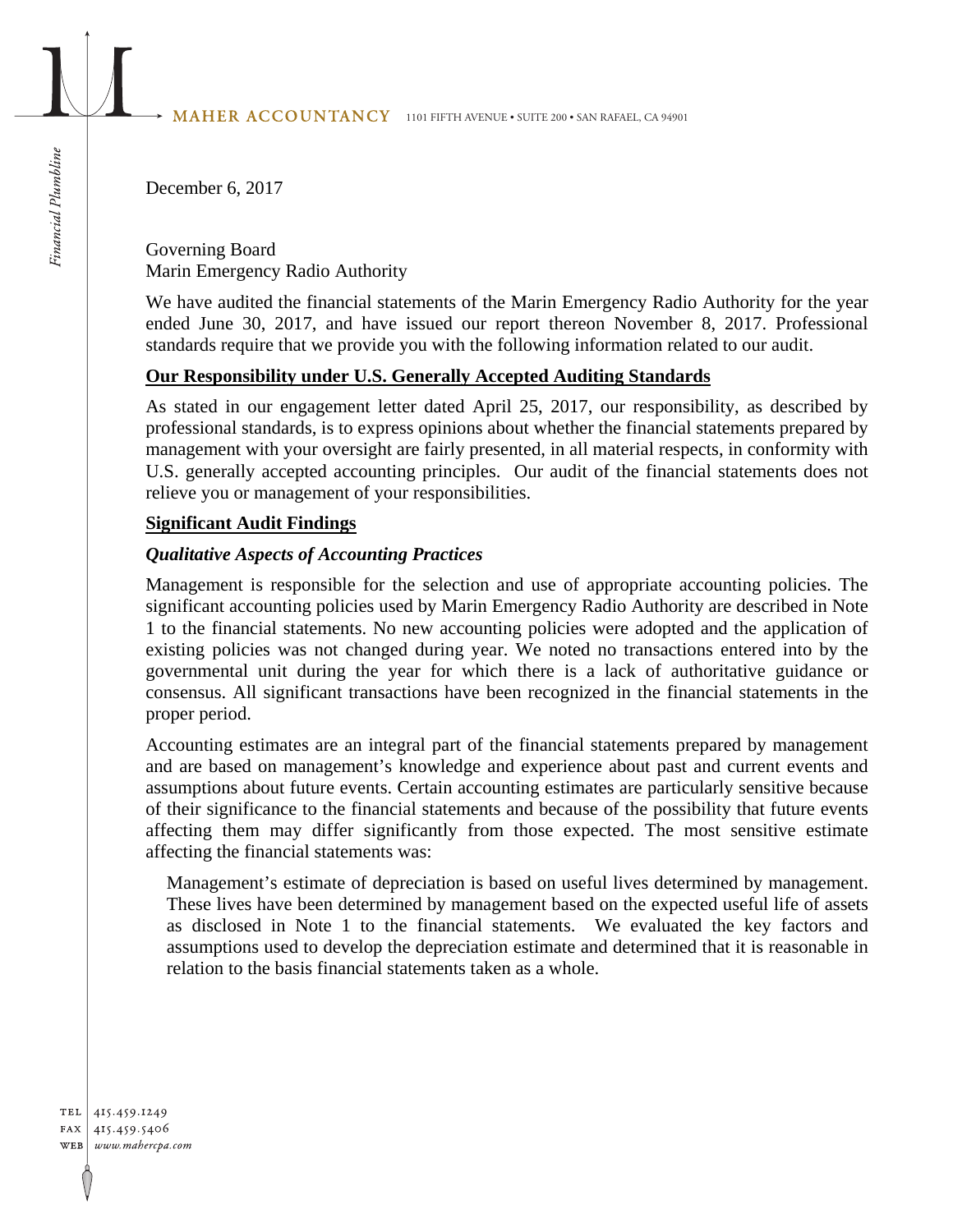Governing Board December 6, 2017 Page Two

# *Difficulties Encountered in Performing the Audit*

We encountered no significant difficulties in dealing with management in performing and completing our audit.

# *Corrected and Uncorrected Misstatements*

Professional standards require us to accumulate all known and likely misstatements identified during the audit, other than those that are clearly trivial, and communicate them to the appropriate level of management. Management has corrected all such misstatements. One adjustment for approximately \$106,000 reclassified contract services expense as an addition to capital assets.

#### *Disagreements with Management*

For purposes of this letter, a disagreement with management is a financial accounting, reporting, or auditing matter, whether or not resolved to our satisfaction, that could be significant to the financial statements or the auditor's report. We are pleased to report that no such disagreements arose during the course of our audit.

# *Management Representations*

We have requested certain representations from management that are included in the management representation letter dated November 8, 2017.

# *Management Consultations with Other Independent Accountants*

In some cases, management may decide to consult with other accountants about auditing and accounting matters, similar to obtaining a "second opinion" on certain situations. If a consultation involves application of an accounting principle to the governmental unit's financial statements or a determination of the type of auditor's opinion that may be expressed on those statements, our professional standards require the consulting accountant to check with us to determine that the consultant has all the relevant facts. To our knowledge, there were no such consultations with other accountants.

# *Other Audit Findings or Issues*

We generally discuss a variety of matters, including the application of accounting principles and auditing standards, with management each year prior to retention as the governmental unit's auditors. However, these discussions occurred in the normal course of our professional relationship and our responses were not a condition to our retention.